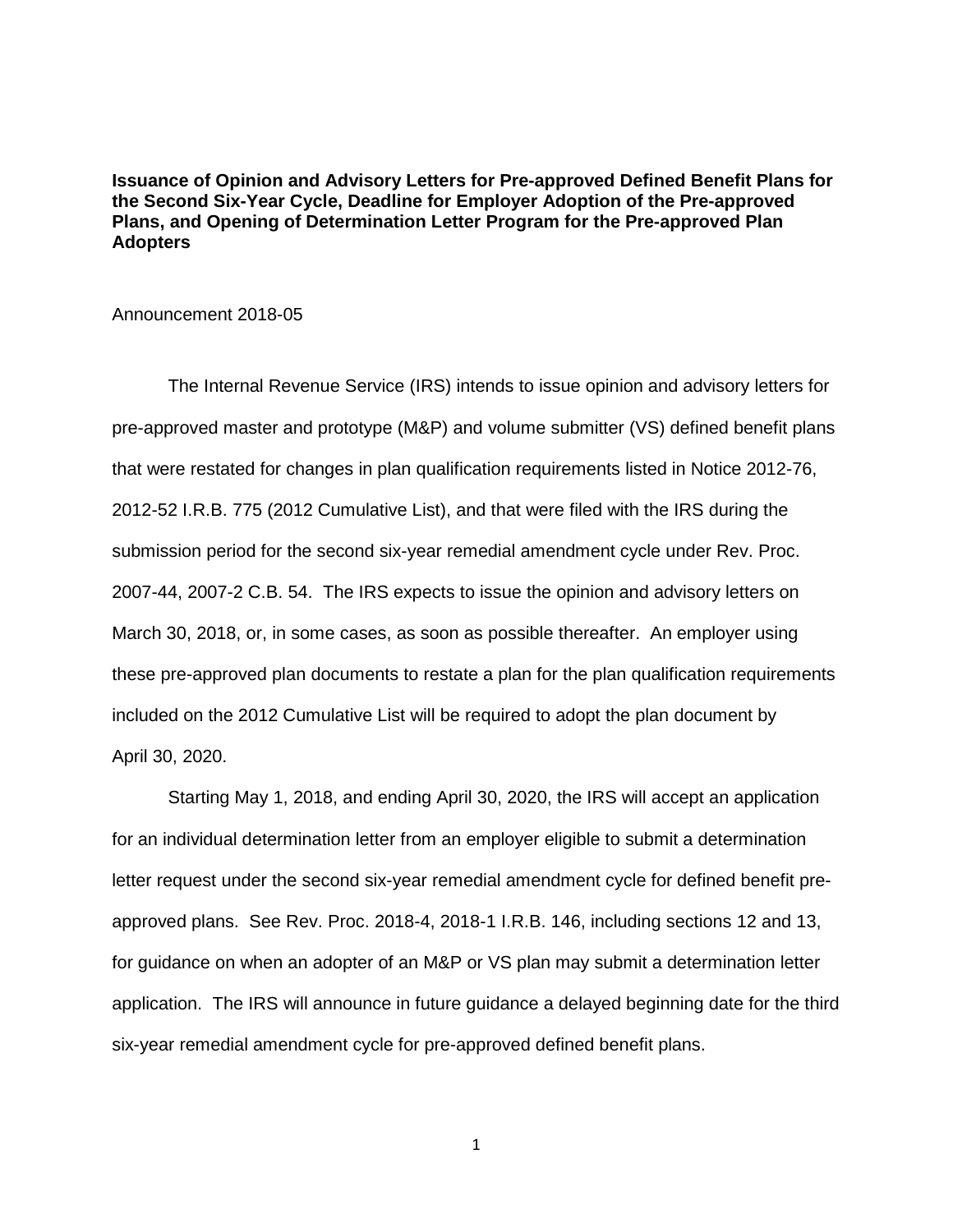### *Background*

Rev. Proc. 2016-37, 2016-29 I.R.B. 136, provides that every pre-approved plan has a regular, six-year remedial amendment cycle and that M&P sponsors and VS practitioners, as defined in Rev. Proc. 2015-36, 2015-27 I.R.B. 20, may apply for new opinion or advisory letters once every six years. M&P sponsors and VS practitioners generally are able to submit applications for opinion and advisory letters until January 31st of the calendar year following the opening of the six-year remedial amendment cycle, although the application period may be modified and extended. Rev. Proc. 2007-44, 2007-2 C.B. 54, and Rev. Proc. 2011-49, 2011-44 I.R.B. 608, provided that the original submission period for the second six-year remedial amendment cycle for pre-approved defined benefit plans was February 1, 2013, through January 31, 2014, but Rev. Proc. 2015-36 later extended the end of the period to October 30, 2015. Rev. Proc. 2015-36 required M&P sponsors and VS practitioners to restate their pre-approved defined benefit plans for the qualification requirements included on the 2012 Cumulative List and to apply for new opinion or advisory letters during this submission period.<sup>[1](#page-1-0)</sup>

Section 14.03 of Rev. Proc. 2016-37 provides that when the review process for a cycle of pre-approved plans has neared completion, the IRS will publish an announcement providing the date by which adopting employers must adopt the newly approved plans. This date is intended to provide adopting employers a window of approximately two years in which to adopt plans and, if they are otherwise eligible, apply for an individual determination letter.

<span id="page-1-0"></span> <sup>1</sup> Although Rev. Proc. 2015-36 has been modified and superseded in part by Rev. Proc. 2017-41, 2017-29 I.R.B. 92, the provisions of Rev. Proc. 2015-36 continue to apply to opinion and advisory letter applications submitted with respect to a pre-approved plan's second six-year remedial amendment cycle.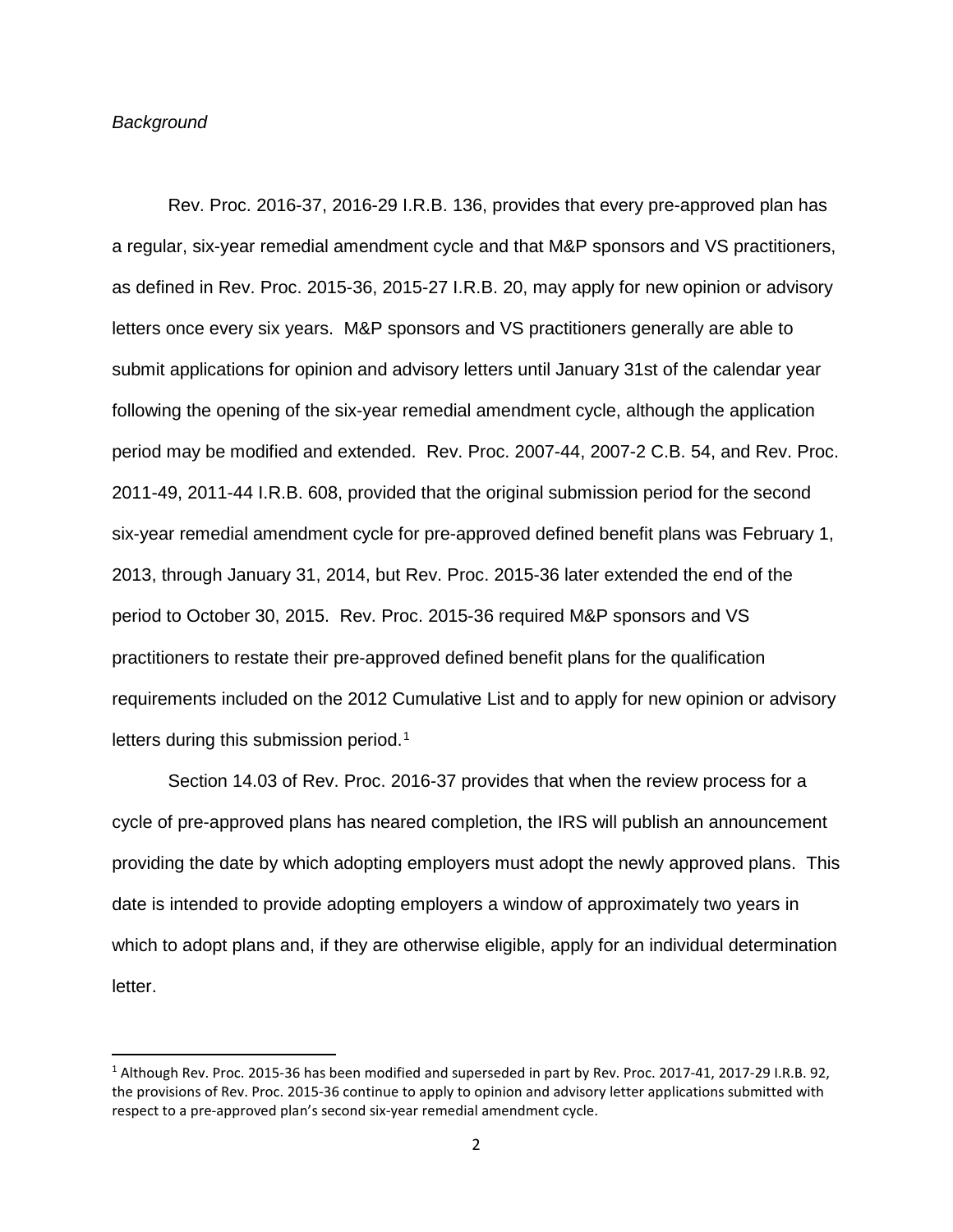#### *Deadline for Employer Adoption of Pre-approved Defined Benefit M&P and VS Plans*

Rev. Proc. 2016-37 provides that the second six-year remedial amendment cycle for pre-approved defined benefit plans would end on January 31, 2019 unless the IRS were to revise these timing requirements and that any such revisions would be announced in future guidance. Consistent with Rev. Proc. 2016-37, this announcement extends the end of a pre-approved defined benefit plan's remedial amendment cycle with respect to the changes in plan qualification requirements included on the 2012 Cumulative List to April 30, 2020. An adopting employer whose defined benefit plan is eligible for the six-year remedial amendment cycle system under section 19 of Rev. Proc. 2016-37, and who adopts, by April 30, 2020, an M&P or VS defined benefit plan that was approved based on the 2012 Cumulative List, will be considered to have adopted the plan within the second six-year remedial amendment cycle.

## *Opening of Individual Determination Letter Program for Pre-approved Defined Benefit Plans*

An adopting employer of an M&P or VS plan may apply for an individual determination letter (if otherwise eligible) during the period beginning May 1, 2018, and ending April 30, 2020. Additional information regarding determination letter applications for pre-approved plans, including requirements for applications filed on Form 5300 and 5307, may be found in Rev. Proc. 2018-4. (See sections 12 and 13 of Rev. Proc. 2018-4.)

### *Delayed Beginning Date for Third Six-Year Remedial Amendment Cycle*